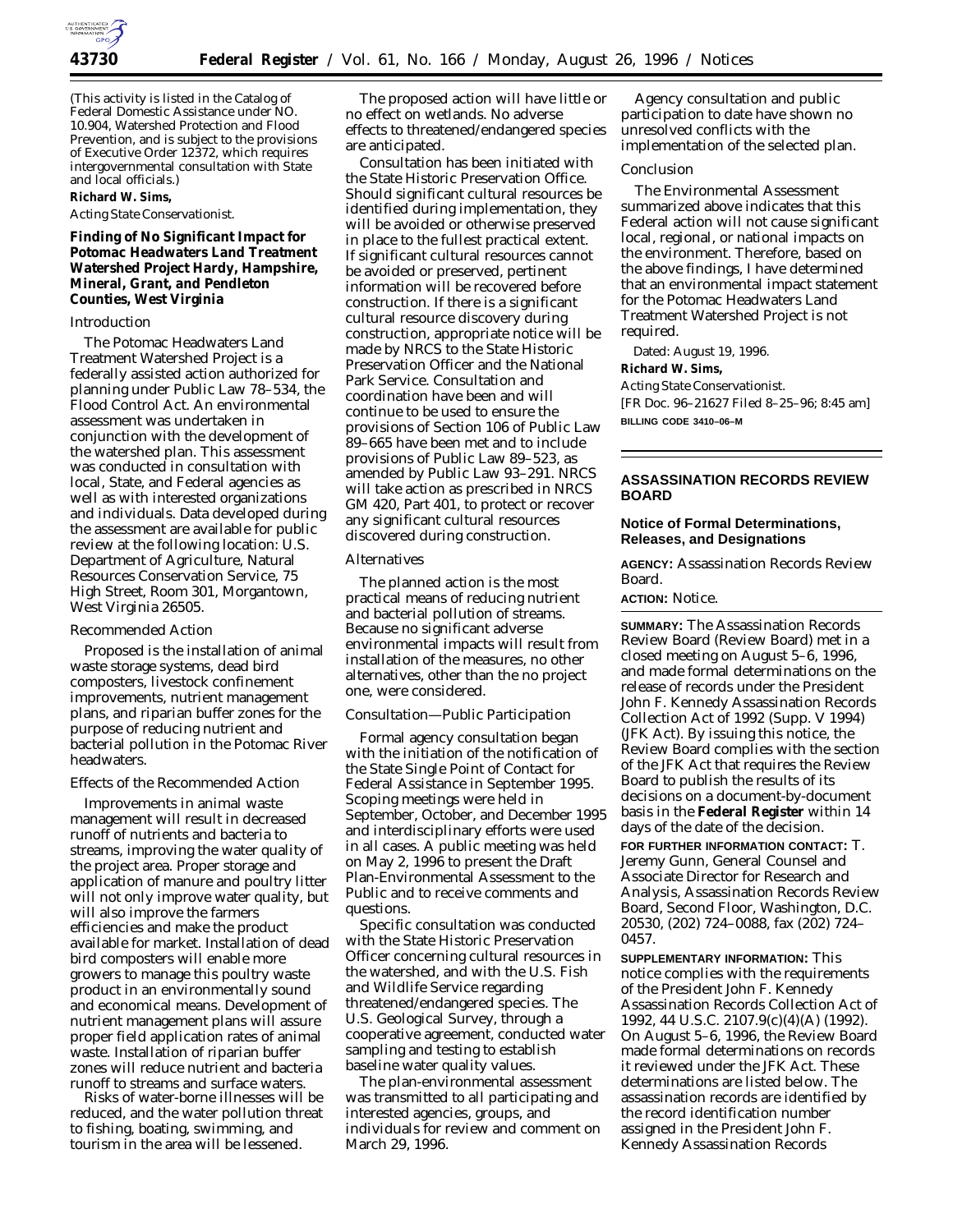Collection database maintained by the National Archives.

#### **Notice of Formal Determinations**

For each document, the number of releases of previously redacted information immediately follows the record identification number, followed in turn by the number of postponements sustained, and, where appropriate, the date the document is scheduled to be released or re-reviewed.

**FBI Documents: Open in Full**

| 124-10035-10171;                                                                                                                                                 | 3;<br>0;<br>n/a                    |
|------------------------------------------------------------------------------------------------------------------------------------------------------------------|------------------------------------|
| 124–10035–10355;                                                                                                                                                 | 6;<br>0;<br>n/a                    |
| $-10039 - 10339,$<br>$-10060 - 10069;$<br>$-10060 - 10079;$<br>124-                                                                                              | 1;<br>0;<br>n/a                    |
| 124-                                                                                                                                                             | 1;<br>0;<br>n/a                    |
| $\frac{124 - 10000 - 10079}{124 - 10067 - 10356}$                                                                                                                | 3:<br>0;<br>n/a                    |
| $124-10007-10550,$<br>$124-10096-10054;$<br>$124-10096-10382;$<br>$124-10099-10260;$                                                                             | 6;<br>0;<br>n/a                    |
|                                                                                                                                                                  | 6;<br>0;<br>n/a                    |
|                                                                                                                                                                  | 7;<br>0;<br>n/a                    |
| $124 - 10099 - 10293;$<br>$124 - 10099 - 10302;$<br>$124 - 10099 - 10310;$                                                                                       | 6;<br>0;<br>n/a                    |
|                                                                                                                                                                  | 3:<br>0;<br>n/a                    |
|                                                                                                                                                                  | 6:<br>0:<br>n/a                    |
| 124–10100–10231;<br>124–10100–10293;                                                                                                                             | 20;<br>0;<br>n/a                   |
|                                                                                                                                                                  | 4;<br>0;<br>n/a                    |
| 124-10101-10226;                                                                                                                                                 | 7;<br>0;<br>n/a                    |
| 124-10102-10051;                                                                                                                                                 | 9:<br>0:<br>n/a                    |
| $124 - 10102 - 10312;$                                                                                                                                           | 9;<br>0:<br>n/a                    |
| 124-10108-10134;<br>$-10108-10179;$                                                                                                                              | 2;<br>0;<br>n/a                    |
| 124-                                                                                                                                                             | 9;<br>0;<br>n/a                    |
| 124–10108–10179;<br>124–10108–10250;<br>124–10108–10308;                                                                                                         | 7;<br>0:<br>n/a                    |
| $124 - 10118 - 10391;$                                                                                                                                           | 4:<br>0;<br>n/a                    |
|                                                                                                                                                                  | 5;<br>0;<br>n/a                    |
|                                                                                                                                                                  | 5;<br>0;<br>n/a                    |
| 124–10118–10392;<br>124–10119–10128;<br>124–10099–10321;                                                                                                         | 2:<br>0;<br>n/a<br>4:              |
|                                                                                                                                                                  | 0;<br>n/a                          |
| 124–10119–10184;<br>124–10119–10292;                                                                                                                             | 4;<br>0;<br>n/a                    |
| $124 - 10125 - 10116;$                                                                                                                                           | 6:<br>0;<br>n/a                    |
|                                                                                                                                                                  | 2;<br>0;<br>n/a<br>5;<br>0;<br>n/a |
|                                                                                                                                                                  |                                    |
| 124-10138-10063;                                                                                                                                                 |                                    |
|                                                                                                                                                                  | 12:<br>0;<br>n/a                   |
| $124 - 10138 - 10064;$<br>124–10139–10087;                                                                                                                       | 9;<br>0;<br>n/a                    |
| $-10139-10091;$<br>124-                                                                                                                                          | 5;<br>0;<br>n/a                    |
|                                                                                                                                                                  | 5;<br>0;<br>n/a                    |
|                                                                                                                                                                  | 4:<br>0;<br>n/a                    |
| $124 - 10139 - 10095;$                                                                                                                                           | 5;<br>0;<br>n/a                    |
|                                                                                                                                                                  | 4:<br>0;<br>n/a                    |
|                                                                                                                                                                  | 9:<br>0;<br>n/a                    |
| 124–10139–10097;<br>124–10139–10098;<br>124–10139–10099;                                                                                                         | 4;<br>0:<br>n/a                    |
| 124-10139-10102;                                                                                                                                                 | 12;<br>0;<br>n/a                   |
| 124-10139-10103;                                                                                                                                                 | 8;<br>0;<br>n/a                    |
|                                                                                                                                                                  | 5;<br>0;<br>n/a                    |
|                                                                                                                                                                  | 3:<br>0:<br>n/a                    |
|                                                                                                                                                                  | 5:<br>0:<br>n/a                    |
| $124 - 10142 - 10003;$<br>124–10142–10010;                                                                                                                       | 5;<br>0;<br>n/a                    |
| $-10142-10013;$<br>124                                                                                                                                           | 5;<br>0;<br>n/a                    |
|                                                                                                                                                                  | 3;<br>0;<br>n/a                    |
|                                                                                                                                                                  | 3:<br>0;<br>n/a                    |
| 124-10142-10020;                                                                                                                                                 | 3;<br>0;<br>n/a                    |
| 124-10142-10026;                                                                                                                                                 | 3;<br>0;<br>n/a                    |
| 124-10142-10037;                                                                                                                                                 | 5;<br>0;<br>n/a                    |
| 124-10142-10040;                                                                                                                                                 | 5;<br>0;<br>n/a                    |
|                                                                                                                                                                  | 5:<br>0;<br>n/a                    |
|                                                                                                                                                                  | 5;<br>0;<br>n/a                    |
|                                                                                                                                                                  | 8;<br>0;<br>n/a                    |
|                                                                                                                                                                  | 12;0;<br>n/a                       |
|                                                                                                                                                                  | 2;<br>0;<br>n/a                    |
| $124 - 10142 - 10040; \ 124 - 10142 - 10041; \ 124 - 10142 - 10043; \ 124 - 10142 - 10046; \ 124 - 10142 - 10059; \ 124 - 10142 - 10160; \ 124 - 10155 - 10149;$ | 5;<br>0;<br>n/a<br>2;<br>0;<br>n/a |

# **CIA Documents: Open in Full**

104–10049–10140; 2; 0; n/a 104–10052–10246; 2; 0; n/a

| 104–10054–10129; 6; 0; n/a<br>104–10055–10027; 3; 0; n/a<br>104–10059–10052; 2; 0; n/a<br>104–10059–10131; 1; 0; n/a                                                                                                                              |
|---------------------------------------------------------------------------------------------------------------------------------------------------------------------------------------------------------------------------------------------------|
|                                                                                                                                                                                                                                                   |
|                                                                                                                                                                                                                                                   |
| $104-10059-10164; 1; 0; n/a$                                                                                                                                                                                                                      |
| 104-10059-10186; 1; 0; n/a                                                                                                                                                                                                                        |
|                                                                                                                                                                                                                                                   |
| HSCA Documents: Open in Full                                                                                                                                                                                                                      |
| $180-10082-10142; 1; 0; n/a$<br>$180-10090-10224; 1; 0; n/a$                                                                                                                                                                                      |
|                                                                                                                                                                                                                                                   |
| 180-10090-10275; 1; 0; n/a                                                                                                                                                                                                                        |
| $180-10090-10288; 1; 0; n/a$                                                                                                                                                                                                                      |
| 180-10091-10324; 1; 0; n/a<br>180-10091-10333; 1; 0; n/a                                                                                                                                                                                          |
|                                                                                                                                                                                                                                                   |
| FBI Documents: Postponed in Part                                                                                                                                                                                                                  |
| 124-10006-10372; 2; 3; 08/2006                                                                                                                                                                                                                    |
|                                                                                                                                                                                                                                                   |
| 124-10027-10188; 1; 1; 08/2006<br>124-10027-10204; 27; 6; 08/2006                                                                                                                                                                                 |
|                                                                                                                                                                                                                                                   |
| $124-10027-10427; 1; 1; 08/2006$<br>124-10035-10335; 1; 1; 08/2006                                                                                                                                                                                |
| $124-10060-10416$ ; 3; 3; 08/2006                                                                                                                                                                                                                 |
| $124-10000-10410, 5, 3, 60, 600$<br>$124-10073-10191; 3; 2; 08/2006$<br>$124-10079-10229; 2; 2; 08/2006$                                                                                                                                          |
|                                                                                                                                                                                                                                                   |
|                                                                                                                                                                                                                                                   |
| $124-10079-10363; 3; 1; 08/2006$<br>$124-10079-10371; 6; 6; 08/2006$                                                                                                                                                                              |
| 124-10081-10317; 4; 2; 08/2006                                                                                                                                                                                                                    |
| 124-10099-10263; 7; 3; 08/2006                                                                                                                                                                                                                    |
| $124-10100-10249$ ; 1; 1; 08/2006<br>124-10101-10255; 7; 1; 08/2006                                                                                                                                                                               |
|                                                                                                                                                                                                                                                   |
| 124-10102-10016; 1; 1; 08/2006<br>124-10102-10188; 1; 1; 08/2006                                                                                                                                                                                  |
|                                                                                                                                                                                                                                                   |
| 124-10105-10196; 16; 1; 08/2006<br>124-10108-10101; 1; 1; 08/2006                                                                                                                                                                                 |
|                                                                                                                                                                                                                                                   |
| 124-10110-10271; 2; 2; 08/2006                                                                                                                                                                                                                    |
| $124-10119-10157; 2; 1; 08/2006$<br>$124-10179-10025; 8; 1; 10/2017$                                                                                                                                                                              |
|                                                                                                                                                                                                                                                   |
| $124-10182-10072$ ; 1; 1; 08/2006<br>124-10232-10262; 2; 2; 08/2006                                                                                                                                                                               |
|                                                                                                                                                                                                                                                   |
| $124-10235-10156$ ; 8; 1; 10/2017<br>124-10238-10391; 2; 2; 08/2006                                                                                                                                                                               |
| 124-10245-10432; 2; 2; 08/2006                                                                                                                                                                                                                    |
| 124-10247-10222; 1; 1; 08/2006                                                                                                                                                                                                                    |
| $124-10248-10386$ ; 8; 1; 10/2017                                                                                                                                                                                                                 |
| 124-10250-10392; 1; 1; 08/2006<br>124-10275-10284; 2; 2; 08/2006                                                                                                                                                                                  |
| 124-10049-10184; 1; 1; 08/2006                                                                                                                                                                                                                    |
|                                                                                                                                                                                                                                                   |
| 124-10119-10176; 1; 1; 08/2006<br>124-10126-10084; 18; 3; 08/2006                                                                                                                                                                                 |
| $124-10126-10325; 52; 9; 08/2006$<br>$124-10126-10325; 52; 9; 08/2006$<br>$124-10138-10026; 24; 6; 08/2006$<br>$124-10139-10084; 19; 2; 08/2006$<br>$124-10139-10094; 9; 2; 08/2006$<br>$124-10139-10096; 5; 1; 08/2006$<br>$124-10139-10$        |
|                                                                                                                                                                                                                                                   |
|                                                                                                                                                                                                                                                   |
|                                                                                                                                                                                                                                                   |
|                                                                                                                                                                                                                                                   |
| $\begin{array}{c} 5; \, 1; \, 08/2006 \\ 1; \, 1; \, 08/2006 \end{array}$                                                                                                                                                                         |
| $124 - 10139 - 10105$ ;<br>124-10142-10029;<br>2; 3; 08/2006                                                                                                                                                                                      |
| 124-10142-10134;<br>12; 11; 08/2006                                                                                                                                                                                                               |
| 124-10142-10165;<br>13;<br>1; 08/2006                                                                                                                                                                                                             |
| $124-10146-10177$ ; 12; 1; 08/2006<br>124-10162-10092; 11; 9; 08/2006                                                                                                                                                                             |
|                                                                                                                                                                                                                                                   |
| 124-10250-10053;<br>11: 9: 08/2006                                                                                                                                                                                                                |
|                                                                                                                                                                                                                                                   |
| CIA Documents: Postponed in Part                                                                                                                                                                                                                  |
| 104-10015-10377; 2; 3; 05/1997<br>104-10015-10395; 7; 5; 05/2001                                                                                                                                                                                  |
| 104-10050-10109; 0; 2; 05/2001                                                                                                                                                                                                                    |
| 104-10050-10119; 10; 4; 05/1997                                                                                                                                                                                                                   |
| 104-10050-10121; 1; 1; 05/1997                                                                                                                                                                                                                    |
| 104-10050-10123; 3; 1; 05/1997                                                                                                                                                                                                                    |
|                                                                                                                                                                                                                                                   |
|                                                                                                                                                                                                                                                   |
|                                                                                                                                                                                                                                                   |
|                                                                                                                                                                                                                                                   |
|                                                                                                                                                                                                                                                   |
| $104-10051-10123$ , $31$ , $105/1997$<br>$104-10051-10201$ ; 1; 1; 05/1997<br>$104-10051-10202$ ; 1; 1; 05/1997<br>$104-10051-10207$ ; 13; 1; 05/2001<br>$104-10051-10250$ ; 12; 1; 10/2017<br>$104-10051-10273$ ; 1; 1; 05/1997<br>$104-10051-1$ |

104–10051–10278; 11; 5; 05/1997 104–10051–10287; 13; 2; 08/2006 104–10052–10018; 1; 1; 05/2001 104–10052–10026; 6; 1; 05/2001 104–10052–10028; 4; 2; 05/2001 104–10052–10030; 0; 2; 05/2001 104–10052–10036; 12; 1; 05/2001 104–10052–10039; 0; 1; 05/2001 104–10052–10046; 3; 1; 05/2001 104–10052–10047; 0; 1; 05/2001 104–10052–10052; 23; 3; 08/2006 104–10052–10057; 15; 1; 05/2001 104–10052–10058; 1; 3; 12/1996 104–10052–10059; 12; 2; 05/1997 104–10052–10063; 1; 1; 05/1997 104–10052–10078; 21; 5; 05/1997 104–10052–10081; 17; 2; 08/2006 104–10052–10103; 0; 1; 05/2001 104–10052–10112; 0; 1; 05/2001 104–10052–10113; 2; 3; 05/2001 104–10052–10114; 0; 1; 05/2001 104–10052–10115; 3; 3; 05/2001 104–10052–10116; 2; 1; 05/2001 104–10052–10121; 1; 2; 05/2001 104–10052–10122; 0; 2; 05/2001 104–10052–10124; 0; 2; 05/2001 104–10052–10125; 5; 1; 05/2001 104–10052–10128; 3; 5; 08/2006 104–10052–10129; 9; 2; 05/1997 104–10052–10132; 7; 2; 08/2006 104–10052–10137; 8; 2; 05/1997 104–10052–10144; 5; 1; 05/2001 104–10052–10166; 0; 2; 05/2001 104–10052–10167; 18; 1; 08/2006 104–10052–10169; 49; 2; 05/2001 104–10052–10170; 16; 5; 05/1997 104–10052–10174; 4; 5; 05/1997 104–10052–10186; 0; 1; 05/1997 104–10052–10192; 8; 1; 10/2017 104–10052–10197; 0; 1; 05/1997 104–10052–10198; 0; 2; 05/1997 104–10052–10199; 0; 1; 05/1997 104–10052–10205; 1; 4; 08/2006 104–10052–10213; 0; 1; 05/1997 104–10052–10214; 3; 1; 05/1997 104–10052–10224; 6; 1; 05/1997 104–10052–10235; 0; 1; 05/1997 104–10052–10237; 0; 1; 10/2017 104–10052–10244; 10; 4; 05/1997 104–10052–10251; 3; 1; 05/1997 104–10052–10255; 1; 2; 05/1997 104–10052–10260; 10; 2; 08/2006 104–10052–10277; 4; 3; 05/2001 104–10052–10279; 23; 6; 05/2001 104–10052–10280; 3; 2; 05/2001 104–10052–10281; 1; 2; 05/2001 104–10052–10285; 1; 1; 05/1997 104–10052–10289; 2; 1; 08/2006 104–10052–10443; 2; 1; 05/2001 104–10054–10081; 8; 1; 05/2001 104–10054–10084; 5; 1; 05/2001 104–10054–10087; 4; 2; 05/2001 104–10054–10090; 2; 3; 05/2001 104–10054–10098; 1; 2; 05/2001 104–10054–10099; 3; 2; 05/2001 104–10054–10101; 2; 1; 05/1997 104–10054–10109; 1; 1; 05/1997 104–10054–10116; 9; 1; 08/2006 104–10054–10117; 5; 3; 08/2006 104–10054–10122; 12; 1; 05/1997 104–10054–10124; 11; 1; 05/1997 104–10054–10125; 0; 1; 05/1997 104–10054–10130; 5; 1; 05/1997 104–10054–10132; 8; 2; 08/2006 104–10054–10133; 13; 9; 08/2006 104–10054–10135; 13; 4; 05/1997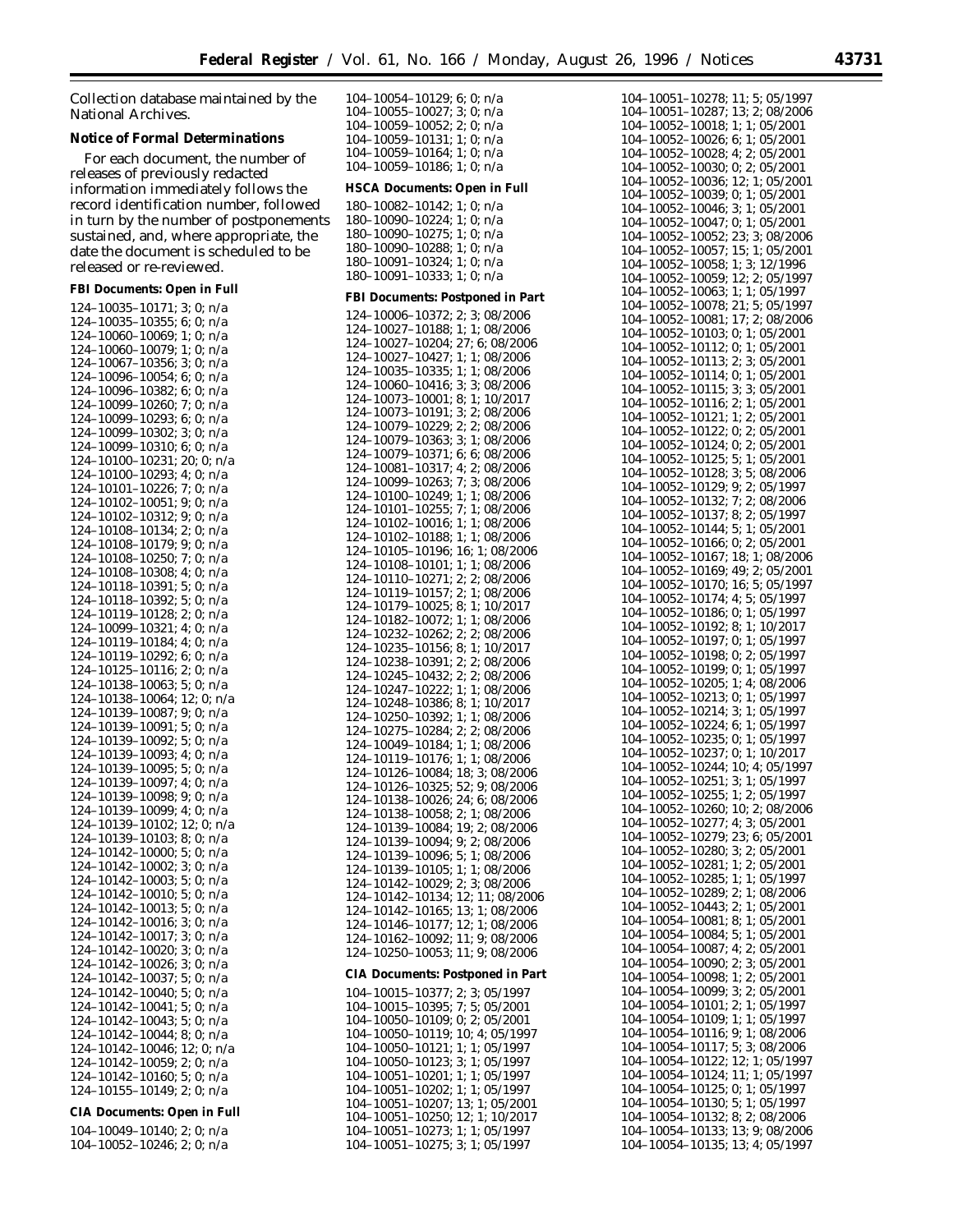| 104-10054-10136; 5; 1; 12/1996 |                                                                                                                                                                                                                              |
|--------------------------------|------------------------------------------------------------------------------------------------------------------------------------------------------------------------------------------------------------------------------|
|                                |                                                                                                                                                                                                                              |
|                                |                                                                                                                                                                                                                              |
|                                | 104-10054-10138; 2; 2; 05/2001                                                                                                                                                                                               |
|                                | 104-10054-10142; 0; 2; 05/2001                                                                                                                                                                                               |
|                                | 104-10054-10144; 15; 1; 05/2001                                                                                                                                                                                              |
|                                | $104-10054-10146$ ; 10; 2; 08/2006                                                                                                                                                                                           |
|                                |                                                                                                                                                                                                                              |
|                                |                                                                                                                                                                                                                              |
|                                | $104-10054-10149$ , $10, 2, 1007$<br>$104-10054-10176$ ; 2; 1; 05/1997<br>$104-10054-10176$ ; 2; 1; 05/1997<br>$104-10054-10199$ ; 1; 1; 05/2001<br>$104-10054-10203$ ; 10; 2; 08/2006<br>$104-10054-10203$ ; 10; 2; 08/2006 |
|                                |                                                                                                                                                                                                                              |
|                                |                                                                                                                                                                                                                              |
|                                |                                                                                                                                                                                                                              |
|                                |                                                                                                                                                                                                                              |
|                                |                                                                                                                                                                                                                              |
|                                | $104-10054-10211$ ; 10; 4; 05/1997                                                                                                                                                                                           |
|                                | $104-10054-10213$ ; 1; 1; 05/1997                                                                                                                                                                                            |
|                                |                                                                                                                                                                                                                              |
|                                | $104-10054-10215$ ; 10; 4; 05/1997<br>104-10054-10219; 3; 1; 05/1997                                                                                                                                                         |
|                                |                                                                                                                                                                                                                              |
|                                | 104-10054-10220; 2; 3; 05/2001                                                                                                                                                                                               |
|                                |                                                                                                                                                                                                                              |
|                                | 104-10054-10222; 4; 3; 05/2001                                                                                                                                                                                               |
|                                | $104-10054-10224$ ; 3; 1; 05/1997                                                                                                                                                                                            |
|                                | 104-10054-10225; 1; 1; 05/2001                                                                                                                                                                                               |
|                                |                                                                                                                                                                                                                              |
|                                | 104-10054-10226; 84; 5; 05/2001                                                                                                                                                                                              |
|                                | 104-10054-10230; 0; 2; 05/2001                                                                                                                                                                                               |
|                                | 104-10054-10235; 1; 3; 05/2001                                                                                                                                                                                               |
|                                |                                                                                                                                                                                                                              |
|                                | 104-10054-10236; 0; 5; 12/1996                                                                                                                                                                                               |
|                                | 104-10054-10238; 1; 1; 05/2001<br>104-10054-10246; 10; 4; 05/1997                                                                                                                                                            |
|                                |                                                                                                                                                                                                                              |
|                                |                                                                                                                                                                                                                              |
|                                | 104-10054-10251; 3; 1; 05/1997                                                                                                                                                                                               |
|                                | 104-10054-10257; 2; 3; 05/2001                                                                                                                                                                                               |
|                                |                                                                                                                                                                                                                              |
|                                | 104-10054-10258; 4; 3; 05/2001                                                                                                                                                                                               |
|                                | 104-10054-10264; 1; 1; 05/2001                                                                                                                                                                                               |
|                                | 104-10054-10265; 9; 1; 10/2017                                                                                                                                                                                               |
|                                | 104-10054-10270; 0; 2; 05/2001                                                                                                                                                                                               |
|                                |                                                                                                                                                                                                                              |
|                                | 104-10054-10276; 1; 3; 05/2001                                                                                                                                                                                               |
|                                | $104-10054-10277$ ; 0; 5; 12/1996                                                                                                                                                                                            |
|                                |                                                                                                                                                                                                                              |
|                                | 104-10054-10279; 1; 1; 05/2001                                                                                                                                                                                               |
|                                | 104-10054-10293; 5; 1; 05/1997                                                                                                                                                                                               |
|                                |                                                                                                                                                                                                                              |
|                                | 104-10054-10295; 15; 1; 05/2001<br>104-10054-10296; 18; 2; 05/1997                                                                                                                                                           |
|                                |                                                                                                                                                                                                                              |
|                                | 104-10054-10307; 0; 2; 05/2001                                                                                                                                                                                               |
|                                | 104-10054-10310; 0; 1; 05/2001                                                                                                                                                                                               |
|                                | 104-10054-10312; 0; 3; 05/2001                                                                                                                                                                                               |
|                                |                                                                                                                                                                                                                              |
|                                | 104-10054-10313; 3; 1; 05/2001                                                                                                                                                                                               |
|                                | 104-10054-10319; 4; 3; 05/2001                                                                                                                                                                                               |
|                                | 104-10054-10320; 2; 3; 05/2001                                                                                                                                                                                               |
|                                |                                                                                                                                                                                                                              |
|                                |                                                                                                                                                                                                                              |
|                                | 104-10054-10337; 0; 1; 05/1997                                                                                                                                                                                               |
|                                |                                                                                                                                                                                                                              |
|                                | 104-10054-10345; 5; 1; 05/1997                                                                                                                                                                                               |
|                                | 104-10054-10349; 15; 1; 05/2001                                                                                                                                                                                              |
|                                | 104-10054-10350; 0; 1; 05/1997                                                                                                                                                                                               |
|                                |                                                                                                                                                                                                                              |
|                                | 104-10054-10360; 8; 2; 10/2017                                                                                                                                                                                               |
|                                | 104-10054-10373; 0; 1; 05/1997                                                                                                                                                                                               |
|                                | 104-10054-10380; 0; 1; 05/2001                                                                                                                                                                                               |
|                                |                                                                                                                                                                                                                              |
|                                | 104-10054-10389; 0; 1; 05/1997                                                                                                                                                                                               |
|                                | 104-10054-10391; 0; 1; 05/1997                                                                                                                                                                                               |
| 104-10054-10400;               | 10; 4; 05/1997                                                                                                                                                                                                               |
| 104-10054-10405; 1;            | 1;05/1997                                                                                                                                                                                                                    |
|                                |                                                                                                                                                                                                                              |
| 104-10054-10412; 1;            | 1;05/1997                                                                                                                                                                                                                    |
|                                | 104-10054-10432; 2; 2; 05/2001                                                                                                                                                                                               |
| 104-10054-10437;               | 10; 4; 05/1997                                                                                                                                                                                                               |
|                                |                                                                                                                                                                                                                              |
| 104-10054-10439;               | 1; 1; 05/1997                                                                                                                                                                                                                |
| $104 - 10054 - 10441;$         | 3:<br>1; 05/1997                                                                                                                                                                                                             |
| 104-10054-10446;               | 1; 2; 05/2001                                                                                                                                                                                                                |
|                                |                                                                                                                                                                                                                              |
| 104-10054-10448;               | 5;<br>1;05/2001                                                                                                                                                                                                              |
| 104-10055-10003;               | 2; 2; 05/2001                                                                                                                                                                                                                |
| 104-10055-10007;               | 1:05/2001<br>0:                                                                                                                                                                                                              |
| 104-10055-10012;               | 0:<br>1;05/2001                                                                                                                                                                                                              |
|                                |                                                                                                                                                                                                                              |
| 104-10055-10016;               | 2:<br>1;08/2006                                                                                                                                                                                                              |
| 104-10055-10017;               | 0;<br>1;05/2001                                                                                                                                                                                                              |
|                                | 104-10055-10022; 0; 1; 05/2001                                                                                                                                                                                               |
|                                |                                                                                                                                                                                                                              |
| 104-10055-10029;               | 12; 1; 08/2006                                                                                                                                                                                                               |
|                                | 104-10055-10032; 1; 2; 05/1997                                                                                                                                                                                               |
|                                | 104-10055-10038; 0; 1; 05/1997                                                                                                                                                                                               |
|                                |                                                                                                                                                                                                                              |
|                                | 104-10055-10041; 12; 1; 05/2001                                                                                                                                                                                              |
|                                | 104-10055-10046; 4; 1; 05/2001                                                                                                                                                                                               |
|                                | 104-10055-10050; 2; 3; 05/2001                                                                                                                                                                                               |
|                                | 104-10055-10055; 2; 3; 05/1997                                                                                                                                                                                               |
|                                |                                                                                                                                                                                                                              |
|                                | 104-10055-10084; 0; 1; 05/2001                                                                                                                                                                                               |
|                                | 104-10055-10087; 20; 4; 08/2006<br>104-10055-10091; 8; 3; 05/1997                                                                                                                                                            |

| 104-10055-10095; 0; 2; 05/2001                                               |
|------------------------------------------------------------------------------|
| 104-10055-10099; 1; 1; 05/2001                                               |
| 104-10055-10107; 8; 1; 05/2001                                               |
| 104–10055–10112; 6; 1; 05/1997                                               |
| 104-10055-10114; 1; 2; 05/2001                                               |
| 104-10055-10115; 2; 2; 05/2001                                               |
| 104-10055-10118; 8; 1; 05/1997                                               |
| 104-10055-10121; 7; 1; 05/1997                                               |
|                                                                              |
| 104-10056-10379; 1; 7; 10/2017                                               |
| 104-10058-10111; 5; 4; 08/2006                                               |
| 104-10059-10012; 55; 34; 08/2006                                             |
| 104-10059-10088; 1; 2; 05/1997                                               |
| 104-10059-10092; 1; 3; 05/1997                                               |
| 104-10059-10115; 5; 3; 05/1997                                               |
| 104-10059-10121; 7; 3; 05/1997                                               |
| 104-10059-10157; 1; 1; 05/1997                                               |
| 104-10059-10182; 0; 1; 05/1997                                               |
| 104-10059-10196; 1; 3; 05/1997                                               |
|                                                                              |
| 104-10059-10212; 4; 1; 05/1997                                               |
| 104-10059-10213; 0; 4; 12/1996                                               |
| 104-10059-10214; 1; 1; 08/2006                                               |
| 104-10059-10218; 3; 5; 08/2006                                               |
| 104-10059-10226; 1; 1; 08/2006                                               |
| 104-10059-10227; 1; 1; 08/2006                                               |
| 104-10059-10235; 0; 2; 05/1997                                               |
| 104-10059-10243; 103; 11; 08/2006                                            |
| 104-10059-10247; 19; 1; 05/1997                                              |
| 104-10059-10248; 0; 1; 05/1997                                               |
| 104-10059-10249; 1; 1; 08/2006                                               |
|                                                                              |
| 104-10059-10252; 0; 3; 05/1997                                               |
|                                                                              |
| 104-10059-10324; 8; 4; 08/2006                                               |
| 104-10059-10327; 1; 4; 08/2006                                               |
|                                                                              |
| HSCA Documents: Postponed in Part                                            |
| 180-10110-10484; 437; 302; 12/1996                                           |
| 180-10131-10330; 41; 40; 05/1997                                             |
|                                                                              |
| Notice of Additional Openings in Full                                        |
|                                                                              |
| After consultation with appropriate                                          |
| Federal Agencies, the Review Board                                           |
| announces that the following Federal                                         |
|                                                                              |
| Bureau of Investigation records are now                                      |
| being opened in full: 124-10001-10370;                                       |
| 124-10003-10390; 124-10003-10458;                                            |
| 124-10006-10344; 124-10027-10118;                                            |
|                                                                              |
|                                                                              |
| 124-10027-10131; 124-10027-10178;<br>124-10035-10063; 124-10035-10305;       |
| 124-10035-10321; 124-10035-10425;                                            |
| 124-10039-10299;<br>124-10048-10416;                                         |
| 124-10049-10022;<br>$124 - 10053 - 10465$ ;                                  |
| 124-10059-10159;<br>124-10060-10005;                                         |
|                                                                              |
| 124-10060-10019;<br>124-10060-10083;                                         |
| 124-10060-10317;<br>124-10061-10009;                                         |
| 124-10061-10189:<br>124-10061-10250;                                         |
| 124-10061-10274;<br>124-10061-10479;                                         |
| 124-10065-10052;<br>124-10075-10285;                                         |
|                                                                              |
| 124-10079-10312;<br>124-10079-10336;                                         |
| 124-10079-10337;<br>124-10079-10349;                                         |
| 124-10079-10353;<br>124-10079-10357;                                         |
| 124-10079-10358;<br>124-10079-10359;<br>124-10079-10366;<br>124-10079-10368; |

124–10079–10384; 124–10079–10386; 124–10079–10387; 124–10079–10391; 124–10079–10396; 124–10079–10397; 124–10079–10401; 124–10079–10402; 124–10079–10413; 124–10079–10421; 124–10079–10439; 124–10079–10449; 124–10079–10455; 124–10079–10461; 124–10079–10463; 124–10079–10469; 124–10084–10180; 124–10086–10300; 124–10095–10127; 124–10096–10062; 124–10096–10063; 124–10100–10218;

124–10100–10253; 124–10102–10088; 124–10102–10143; 124–10102–10152; 124–10102–10319; 124–10103–10164; 124–10108–10166; 124–10108–10320; 124–10110–10291; 124–10110–10369; 124–10110–10391; 124–10117–10100; 124–10119–10160; 124–10119–10165; 124–10119–10215; 124–10119–10251; 124–10125–10119; 124–10128–10076; 124–10142–10124; 124–10144–10266; 124–10146–10016; 124–10146–10021; 124–10151–10496; 124–10156–10394; 124–10158–10021; 124–10160–10216; 124–10170–10122; 124–10172–10025; 124–10172–10305; 124–10176–10182; 124–10177–10381; 124–10183–10009; 124–10234–10296; 124–10235–10300; 124–10240–10313; 124–10241–10288; 124–10241–10352; 124–10241–10353; 124–10241–10354; 124–10241–10355; 124–10241–10356; 124–10241–10357; 124–10241–10479; 124–10244–10361; 124–10244–10363; 124–10244–10364; 124–10244–10384; 124–10247–10226; 124–10249–10214; 124–10250–10296; 124–10251–10298; 124–10254–10289; 124–10254–10297; 124–10254–10300; 124–10254–10301; 124–10254–10308; 124–10254–10309; 124–10254–10310; 124–10254–10311; 124–10254–10318; 124–10254–10339; 124–10254–10404; 124–10255–10473; 124–10255–10482; 124–10256–10364; 124–10256–10373; 124–10256–10393; 124–10256–10394; 124–10256–10462; 124–10256–10466; 124–10256–10495; 124–10257–10264; 124–10257–10344; 124–10260–10038; 124–10260–10228; 124–10263–10066; 124–10263–10464; 124–10263–10471; 124–10264–10219; 124–10264–10234; 124–10264–10251; 124–10264–10372; 124–10265–10087; 124–10265–10090; 124–10265–10155; 124–10265–10156; 124–10265–10161; 124–10265–10162; 124–10265–10163; 124–10265–10164; 124–10265–10173; 124–10265–10177; 124–10266–10118; 124–10267–10228; 124–10267–10268; 124–10268–10008; 124–10268–10011; 124–10268–10087; 124–10268–10088; 124–10268–10089; 124–10268–10119; 124–10268–10120; 124–10268–10338; 124–10268–10356; 124–10268–10362; 124–10268–10428; 124–10268–10453; 124–10269–10173; 124–10269–10448; 124–10269–10490; 124–10270–10023; 124–10272–10039; 124–10272–10066; 124–10272–10071; 124–10272–10253; 124–10272–10261; 124–10272–10300; 124–10272–10346; 124–10275–10041; 124–10275–10407; 124–10275–10429.

After consultation with appropriate Federal Agencies, the Review Board announces that the following Central Intelligence Agency records are now being opened in full: 104–10001–10120; 104–10003–10131; 104–10004–10076; 104–10004–10087; 104–10004–10167;